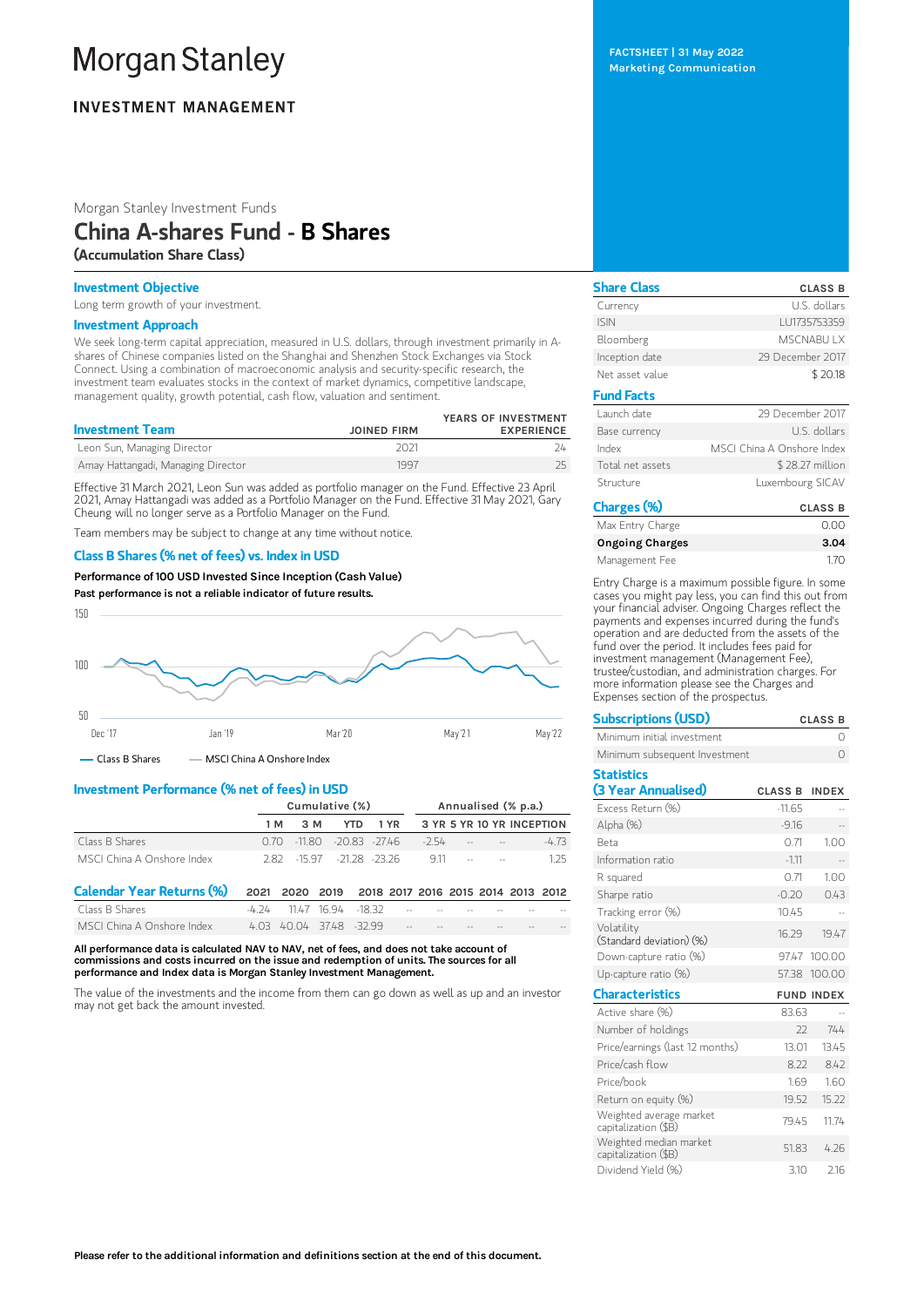# Sector Allocation (% of Total Net Assets)<sup>1,2</sup> FUND INDEX

|  | Financials                | 22.37 | 17.40 |
|--|---------------------------|-------|-------|
|  | Consumer Staples          | 19.94 | 13.50 |
|  | Consumer<br>Discretionary | 15.06 | 7.88  |
|  | Industrials               | 9.02  | 15.61 |
|  | Health Care               | 7.00  | 8.57  |
|  | Utilities                 | 5.12  | 2.24  |
|  | Communication<br>Services | 4.61  | 1.51  |
|  | Information<br>Technology | 2.72  | 15.79 |
|  | Cash                      | 14.22 |       |

| Top Holdings (% of Total Net Assets) <sup>3</sup> | <b>FUND</b> | <b>INDEX</b> |
|---------------------------------------------------|-------------|--------------|
| Kweichow Moutai Co. I td                          | 7.09        | 4.29         |
| Industrial & Commercial Bank of China I t         | 6.86        | 0.42         |
| China Merchants Bank                              | 6.82        | 2.33         |
| Gree Electric Appliances Inc of Zhuhai            | 543         | 0.63         |
| China Yangtze Power Co. Ltd                       | 5.12        | 0.78         |
| Midea Group Co. Ltd                               | 5.02        | 1.17         |
| Proya Cosmetics Co. Ltd                           | 4.71        | 0.09         |
| China Tourism Group Duty Free Corp Ltd            | 4.61        | 0.73         |
| Mango Excellent Media Co. Ltd                     | 4.61        | 0.11         |
| Shenzhen Mindray Bio-Medical Electronics          | 4.41        | 0.61         |
| Total                                             | 54.68       |              |

<sup>1</sup>May not sum to 100% due to the exclusion of other assets and liabilities. <sup>2</sup> For additional information regarding sector classification/definitions please visit www.msci.com/gics and the glossary at www.morganstanley.com/im. <sup>3</sup> These securities and percentage allocations are only for illustrative purposes and do not constitute, and should not be construed as, investment advice or recommendations with respect to the securities or investments mentioned.

#### Please refer to the Prospectus for full risk disclosures, available at www.morganstanleyinvestmentfunds.com. All data as of 31.05.2022 and subject to change daily.

This is a marketing communication. Applications for shares in the Fund should not be made without first consulting the current Prospectus and the Key Investor Information Document ("KIID"), which are available in English and in the official language of your local jurisdiction at

[morganstanleyinvestmentfunds.com](https://www.morganstanley.com/im/msinvf/index.html) or free of charge from the Registered Office of Morgan Stanley Investment Funds, European Bank and Business Centre, 6B route de Trèves, L-2633 Senningerberg, R.C.S. Luxemburg B 29 192. A summary of investor rights is available in English at the same website. If the management company of the relevant Fund decides to terminate its arrangement for marketing that Fund in any EEA country where it is registered for sale, it will do so in accordance with the relevant UCITS rules.

#### **DEFINITIONS**

Active Share is a measure of the percentage of stock holdings in a managers portfolio that differ from the benchmark index (based on holdings and weight of holdings). Active Share scores range from 0%-100%. A score of 100% means you are completely different from the benchmark. Active Share calculation may consolidate holdings with the same economic exposure. Beta is a measure of the relative volatility of a fund to the market's upward or downward movements. A beta greater than 1.0 identifies an issue or fund that will move more than the market, while a beta less than 1.0 identifies an issue or fund that will move less than the market. The Beta of the Market is always equal to 1. Bloomberg stands for 'Bloomberg Global Identifier (BBGID)'. This is a unique 12 digit alphanumerical code designed to enable the identification of securities, such as the Morgan Stanley Investment Funds sub-funds at share class level, on a Bloomberg Terminal. The Bloomberg Terminal, a system provided by Bloomberg L.P., enables analysts to access and analyse real-time financial market data. Each Bloomberg code starts with the same BBG prefix, followed by nine further characters that we list here in this guide for each share class of each fund. Cash & Equivalents are defined

#### Share Class B Risk and Reward Profile

|                                  | Lower Risk |  |  |  | Higher Risk                       |  |
|----------------------------------|------------|--|--|--|-----------------------------------|--|
|                                  |            |  |  |  |                                   |  |
| <b>Potentially Lower Rewards</b> |            |  |  |  | <b>Potentially Higher Rewards</b> |  |

The risk and reward category shown is based on historic data.

Historic figures are only a guide and may not be a reliable indicator of what

- may happen in the future. As such this category may change in the future.
- The higher the category, the greater the potential reward, but also the
- greater the risk of losing the investment. Category 1 does not indicate a risk free investment.
- The fund is in this category because it invests in company shares and the fund's simulated and/or realised return has experienced high rises and falls historically.
- The fund may be impacted by movements in the exchange rates between the fund's currency and the currencies of the fund's investments.

This rating does not take into account other risk factors which should be considered before investing, these include:

- The fund relies on other parties to fulfill certain services, investments or transactions. If these parties become insolvent, it may expose the fund to financial loss.
- Sustainability factors can pose risks to investments, for example: impact asset values, increased operational costs.
- There may be an insufficient number of buyers or sellers which may affect the funds ability to buy or sell securities.
- Investments in China involves a risk of a total loss due to factors such as government action or inaction, market volatility and reliance on primary trading partners.
- Investment in China A-Shares via Shanghai-Hong Kong and Shenzhen-Hong Kong Stock Connect programs may also entail additional risks, such as risks linked to the ownership of shares.
- There are increased risks of investing in emerging markets as political, legal and operational systems may be less developed than in developed markets.
- Past performance is not a reliable indicator of future results. Returns may increase or decrease as a result of currency fluctuations. The value of investments and the income from them can go down as well as up and
- investors may lose all or a substantial portion of his or her investment. The value of the investments and the income from them will vary and there can be no assurance that the Fund will achieve its investment objectives.
- Investments may be in a variety of currencies and therefore changes in rates of exchange between currencies may cause the value of investments to decrease or increase. Furthermore, the value of investments may be adversely affected by fluctuations in exchange rates between the investor's reference currency and the base currency of the investments.

#### Additional B Share Classes

|          | <b>CURRENCY</b> | LAUNCH     | <b>ISIN</b>  | <b>BLOOMBERG</b> |
|----------|-----------------|------------|--------------|------------------|
| BH (EUR) | FUR             | 11 01 2018 | 111735752542 | MSCNARH I X      |

as the value of assets that can be converted into cash immediately. These include commercial paper, open FX transactions, Treasury bills and other short-term instruments. Such instruments are considered cash equivalents because they are deemed liquid and not subject to significant risk of changes in values. Dividend yield is the ratio between how much a company pays out in dividends each year relative to its share price. Excess Return or value added (positive or negative) is the portfolio's return relative to the return of the benchmark. Information ratio is the portfolio's alpha or excess return per unit of risk, as measured by tracking error, versus the portfolio's benchmark. ISIN is the international securities identification number (ISIN), a 12 digit code consisting of numbers and letters that distinctly identifies securities. NAV is the Net Asset Value per share of the Fund (NAV), which represents the value of the assets of a fund less its liabilities. Number of holdings provided are a typical range, not a maximum number. The portfolio may exceed this from time to time due to market conditions and outstanding trades. Price/book (P/BV) compares a stock's market value to the book value per share of total assets less total liabilities. This number is used to judge whether a stock is undervalued or overvalued. Price/cash flow (P/CF) is a ratio used to compare a company's market value to its cash flow. It is calculated by dividing the company's per-share stock price by the per-share operating cash flow. Price/earnings (P/E) is the price of a stock divided by its earnings per share for the past 12 months. Sometimes called the multiple, P/E gives investors an idea of how much they are paying for a company's earning power. The higher the P/E, the more investors are paying, and therefore the more earnings growth they are expecting. R squared measures how well an investment's returns correlate to an index. An R squared of 1.00 means the portfolio performance is 100% correlated to the index's, whereas a low r-squared means that the portfolio performance is less correlated to the index's. Return on equity (ROE) is the amount of net income returned as a percentage of shareholders equity. Return on equity measures a corporation's profitability by revealing how much profit a company generates with the money shareholders have invested. Sharpe ratio is a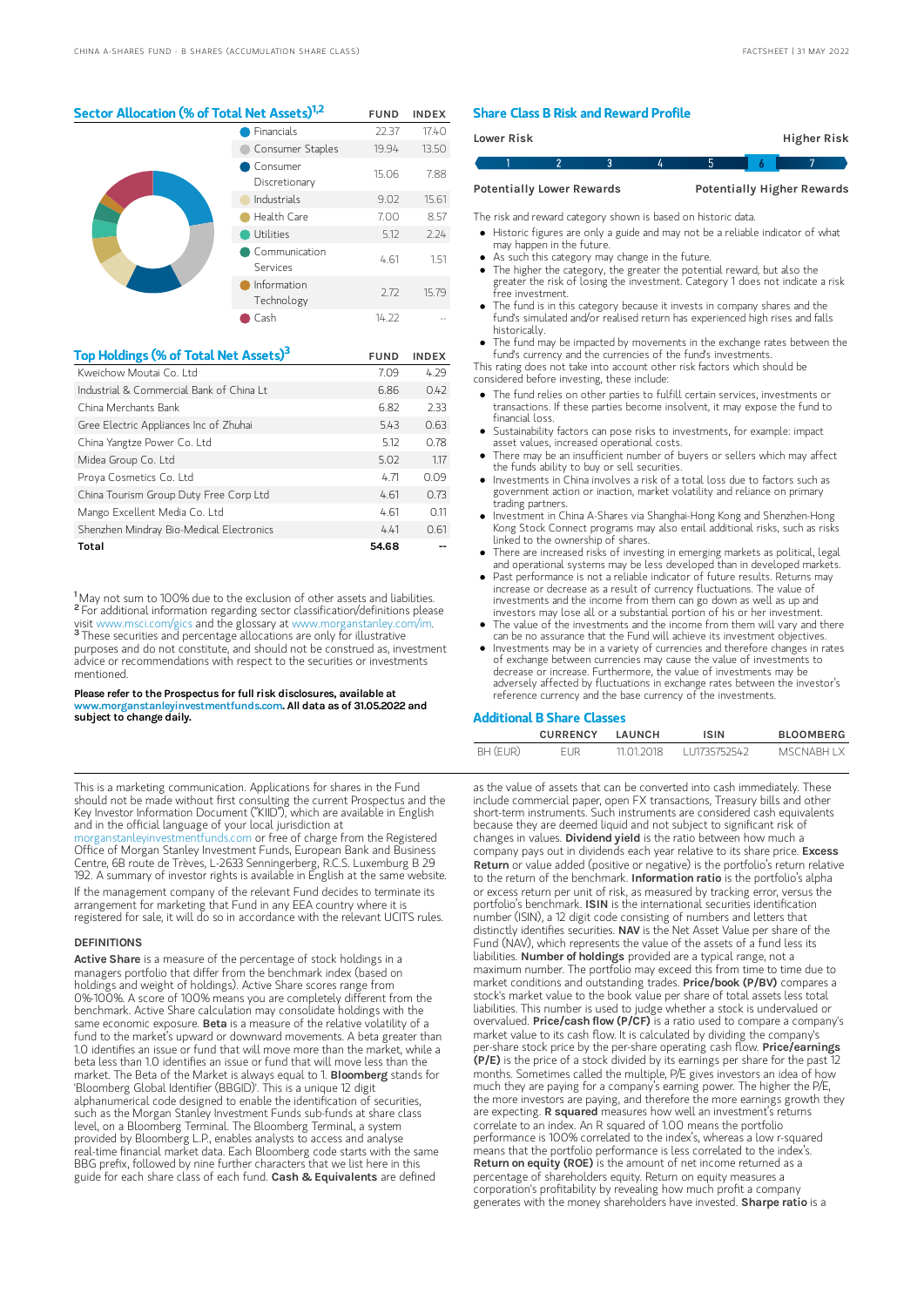risk-adjusted measure calculated as the ratio of excess return to standard deviation. The Sharpe ratio determines reward per unit of risk. The higher the Sharpe ratio, the better the historical risk-adjusted performance. Tracking error is the standard deviation of the difference between the returns of an investment and its benchmark. Upside/downside market capture measures annualized performance in up/down markets relative to the market benchmark. Volatility (Standard deviation) measures how widely individual performance returns, within a performance series, are dispersed from the average or mean value. Weighted average market capitalization is an average of the market capitalization of stocks comprising a portfolio or index, adjusted by each stock's weight in the portfolio or index. Weighted median market capitalization is the point at which half of the market value of a portfolio or index is invested in stocks with a greater market cap, while the other half of the market value is invested in stocks with a lower market cap.

#### INDEX INFORMATION

The MSCI China A Onshore Index is a free float-adjusted market capitalization index that captures large and mid-cap representation across China securities listed on the Shanghai and Shenzhen exchanges.

#### **DISTRIBUTION**

This communication is only intended for and will only be distributed to persons resident in jurisdictions where such distribution or availability would not be contrary to local laws or regulations. In particular, the Shares are not for distribution to US persons.

Ireland: MSIM Fund Management (Ireland) Limited. Registered Office: The Observatory, 7-11 Sir John Rogerson's Quay, Dublin 2, D02 VC42, Ireland. Registered in Ireland as a private company limited by shares under company number 616661. MSIM Fund Management (Ireland) Limited is regulated by the Central Bank of Ireland. United Kingdom: Morgan Stanley Investment Management Limited is authorised and regulated by the Financial Conduct Authority. Registered in England. Registered No. 1981121. Registered Office: 25 Cabot Square, Canary Wharf, London E14 4QA, authorised and regulated by the Financial Conduct Authority. Dubai: Morgan Stanley Investment Management Limited (Representative Office, Unit Precinct 3-7th Floor-Unit 701 and 702, Level 7, Gate Precinct Building 3, Dubai International Financial Centre, Dubai, 506501, United Arab Emirates. Telephone: +97 (0)14 709 7158). Italy: MSIM Fund Management (Ireland)Limited, Milan Branch (Sede Secondaria di Milano) is a branch of MSIM Fund Management (Ireland) Limited, a company registered in Ireland, regulated by the Central Bank of Ireland and whose registered office is at The Observatory, 7-11 Sir John Rogerson's Quay, Dublin 2, D02 VC42, Ireland. MSIM Fund Management (Ireland) Limited Milan Branch (Sede Secondaria di Milano) with seat in Palazzo Serbelloni Corso Venezia, 16 20121 Milano, Italy, is registered in Italy with company number and VAT number 11488280964. The Netherlands: MSIM Fund Management (Ireland) Limited, Rembrandt Tower, 11th Floor Amstelplein 1 1096HA, Netherlands. Telephone: 31 2-0462-1300. Morgan Stanley Investment Management is a branch office of MSIM Fund Management (Ireland) Limited. MSIM Fund Management (Ireland) Limited is regulated by the Central Bank of Ireland. France: MSIM Fund Management (Ireland) Limited, Paris Branch is a branch of MSIM Fund Management (Ireland) Limited, a company registered in Ireland, regulated by the Central Bank of Ireland and whose registered office is at The Observatory, 7-11 Sir John Rogerson's Quay, Dublin 2, D02 VC42, Ireland. MSIM Fund Management (Ireland) Limited Paris Branch with seat at 61 rue de Monceau 75008 Paris, France, is registered in France with company number 890 071 863 RCS. Spain: MSIM Fund Management (Ireland) Limited, Sucursal en España is a branch of MSIM Fund Management (Ireland) Limited, a company registered in Ireland, regulated by the Central Bank of Ireland and whose registered office is at The Observatory, 7-11 Sir John Rogerson's Quay, Dublin 2, D02 VC42, Ireland. MSIM Fund Management (Ireland) Limited, Sucursal en España with seat in Calle Serrano 55, 28006, Madrid, Spain, is registered in Spain with tax identification number W0058820B. Switzerland: Morgan Stanley & Co. International plc, London, Zurich Branch Authorised and regulated by the Eidgenössische Finanzmarktaufsicht ("FINMA"). Registered with the Register of Commerce Zurich CHE-115.415.770. Registered Office: Beethovenstrasse 33, 8002 Zurich, Switzerland, Telephone +41 (0) 44 588 1000. Facsimile Fax: +41(0) 44 588 1074.

Australia: This publication is disseminated in Australia by Morgan Stanley Investment Management (Australia) Pty Limited ACN: 122040037, AFSL No. 314182, which accepts responsibility for its contents. This publication, and any access to it, is intended only for "wholesale clients" within the<br>meaning of the Australian Corporations Act. **Hong Kong:** This document has been issued by Morgan Stanley Asia Limited for use in Hong Kong and shall only be made available to "professional investors" as defined under the Securities and Futures Ordinance of Hong Kong (Cap 571). The contents of this document have not been reviewed nor approved by any regulatory authority including the Securities and Futures Commission in Hong Kong. Accordingly, save where an exemption is available under the relevant law, this document shall not be issued, circulated, distributed, directed at, or

made available to, the public in Hong Kong. Singapore: This publication should not be considered to be the subject of an invitation for subscription or purchase, whether directly or indirectly, to the public or any member of the public in Singapore other than (i) to an institutional investor under section 304 of the Securities and Futures Act, Chapter 289 of Singapore ("SFA"), (ii) to a "relevant person" (which includes an accredited investor) pursuant to section 305 of the SFA, and such distribution is in accordance with the conditions specified in section 305 of the SFA; or (iii) otherwise pursuant to, and in accordance with the conditions of, any other applicable provision of the SFA. In particular, for investment funds that are not authorized or recognized by the MAS, units in such funds are not allowed to be offered to the retail public; any written material issued to persons as aforementioned in connection with an offer is not a prospectus as defined in the SFA and, accordingly, statutory liability under the SFA in relation to the content of prospectuses does not apply, and investors should consider carefully whether the investment is suitable for them. This publication has not been reviewed by the Monetary Authority of Singapore.

Chile: Neither the Fund nor the interests in the Fund are registered in the Registry of Offshore Securities (el Registro de Valores Extranjeros) or subject to the supervision of the Commission for the Financial Market (la Comisión para el Mercado Financiero). This document and other offering materials relating to the offer of the interests in the Fund do not constitute a public offer of, or an invitation to subscribe for or purchase, the Fund interests in the Republic of Chile, other than to individually identified purchasers pursuant to a private offering within the meaning of Article 4 of the Chilean Securities Act (la Ley del Mercado de Valores) (an offer that is not "addressed to the public at large or to a certain sector or specific group of the public").

Peru: The interests in the Fund have not been and will not be registered in Peru under Decreto Legislativo 862: Ley de Fondos de Inversión y sus Sociedades Administradoras or under Decreto Legislativo 861: Ley del Mercado de Valores (the "Securities Market Law"), and are being offered to institutional investors only (as defined in article 8 of the Securities Market Law) pursuant to a private placement, according to article 5 of the Securities Market Law. The interests in the Fund have not been registered in the securities market public registry (Registro Público del Mercado de Valores) maintained by, and the offering of the Fund interests in Peru is not subject to the supervision of, the Superintendencia del Mercado de Valores. Any transfers of the Fund interests shall be subject to the limitations contained in the Securities Market Law and the regulations issued thereunder.

#### IMPORTANT INFORMATION

EMEA: This marketing communication has been issued by MSIM Fund Management (Ireland) Limited. MSIM Fund Management (Ireland) Limited is regulated by the Central Bank of Ireland. MSIM Fund Management (Ireland) Limited is incorporated in Ireland as a private company limited by shares with company registration number 616661 and has its registered address at The Observatory, 7-11 Sir John Rogerson's Quay, Dublin 2, D02 VC42, Ireland.

This document contains information relating to the sub-fund ("Fund") of Morgan Stanley Investment Funds, a Luxembourg domiciled Société d'Investissement à Capital Variable. Morgan Stanley Investment Funds (the "Company") is registered in the Grand Duchy of Luxembourg as an undertaking for collective investment pursuant to Part 1 of the Law of 17th December 2010, as amended. The Company is an Undertaking for Collective Investment in Transferable Securities ("UCITS").

Applications for shares in the Fund should not be made without first consulting the current Prospectus, Key Investor Information Document ("KIID"), Annual Report and Semi-Annual Report ("Offering Documents"), or other documents available in your local jurisdiction which is available free of charge from the Registered Office: European Bank and Business Centre, 6B route de Trèves, L-2633 Senningerberg, R.C.S. Luxemburg B 29 192. In addition, all Italian investors should refer to the 'Extended Application Form', and all Hong Kong investors should refer to the 'Additional Information for Hong Kong Investors' section, outlined within the Prospectus. Copies of the Prospectus, KIID, the Articles of Incorporation and the annual and semiannual reports, in German, and further information can be obtained free of charge from the representative in Switzerland. The representative in Switzerland is Carnegie Fund Services S.A., 11, rue du Général-Dufour, 1204 Geneva. The paying agent in Switzerland is Banque Cantonale de Genève, 17, quai de l'Ile, 1204 Geneva. The document has been prepared solely for informational purposes and does not constitute an offer or a recommendation to buy or sell any particular security or to adopt any specific investment strategy.

Any index referred to herein is the intellectual property (including registered trademarks) of the applicable licensor. Any product based on an index is in no way sponsored, endorsed, sold or promoted by the applicable licensor and it shall not have any liability with respect thereto. The Fund is actively managed, and the management of the fund is not constrained by or compared to the composition of the Benchmark.